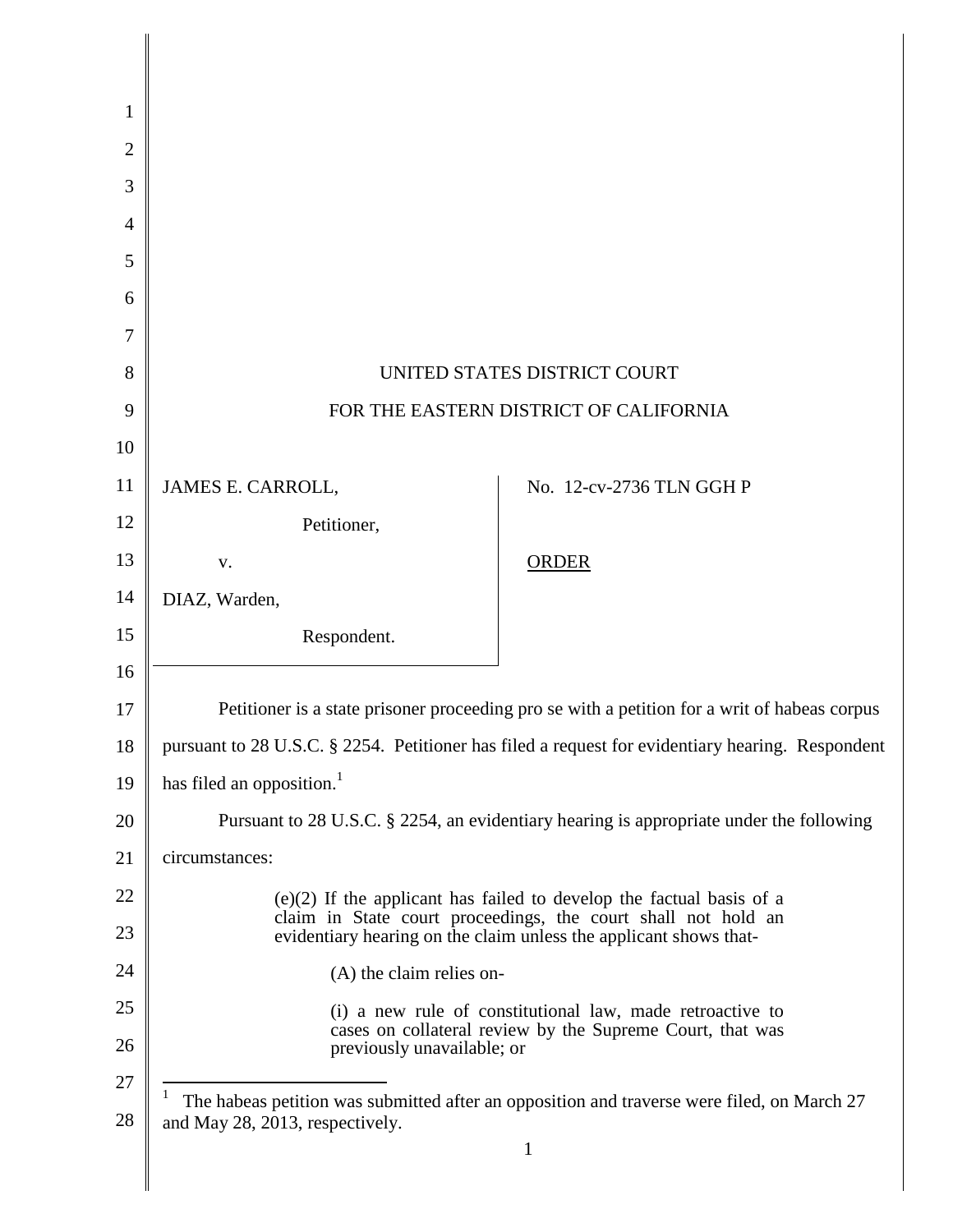| 1                   | (ii) a factual predicate that could not have been previously<br>discovered through the exercise of due diligence; and                                                          |
|---------------------|--------------------------------------------------------------------------------------------------------------------------------------------------------------------------------|
| $\overline{2}$      | (B) the facts underlying the claim would be sufficient to                                                                                                                      |
| 3<br>$\overline{4}$ | establish by clear and convincing evidence that but for<br>constitutional error, no reasonable fact finder would have<br>found the applicant guilty of the underlying offense. |
| 5                   | Under this statutory scheme, a district court presented with a request for an evidentiary                                                                                      |
| 6                   | hearing must first determine whether a factual basis exists in the record to support a petitioner's                                                                            |
| 7                   | claims and, if not, whether an evidentiary hearing "might be appropriate." Baja v. Ducharme,                                                                                   |
| 8                   | 187 F.3d 1075, 1078 (9th Cir. 1999). See also Earp v. Ornoski, 431 F.3d 1158, 1166 (9th Cir.                                                                                   |
| 9                   | 2005); Insyxiengmay v. Morgan, 403 F.3d 657, 669-70 (9th Cir. 2005). A petitioner requesting                                                                                   |
| 10                  | an evidentiary hearing must also demonstrate that he has presented a "colorable claim for relief."                                                                             |
| 11                  | Earp, 431 F.3d at 1167 (citing Insystengmay, 403 F.3d at 670, Stankewitz v. Woodford, 365 F.3d                                                                                 |
| 12                  | 706, 708 (9th Cir. 2004) and Phillips v. Woodford, 267 F.3d 966, 973 (9th Cir. 2001)). To show                                                                                 |
| 13                  | that a claim is "colorable," a petitioner is "required to allege specific facts which, if true, would                                                                          |
| 14                  | entitle him to relief." Ortiz v. Stewart, 149 F.3d 923, 934 (9th Cir. 1998) (internal quotation                                                                                |
| 15                  | marks and citation omitted).                                                                                                                                                   |
| 16                  | In addition, and greatly constraining the above authority, the Supreme Court has recently                                                                                      |
| 17                  | held that federal habeas review under 28 U.S.C. $\S$ 2254(d)(1) "is limited to the record that was                                                                             |
| 18                  | before the state court that adjudicated the claim on the merits" and "that evidence introduced in                                                                              |
| 19                  | federal court has no bearing on" such review. Cullen v. Pinholster, 563 U.S. ___, ___, 131 S. Ct.                                                                              |
| 20                  | 1388, 1398, 1400 (2011). The issues presented by the instant petition are $\S 2254(d)(1)$ issues, and                                                                          |
| 21                  | no evidentiary hearing could be granted until the court found that the state courts acted                                                                                      |
| 22                  | unreasonably on the record before them.                                                                                                                                        |
| 23                  | Until this court has the opportunity to conduct a thorough review of the potential merits of                                                                                   |
| 24                  | petitioner's claims, the court cannot determine whether there is a factual dispute necessitating an                                                                            |
| 25                  | evidentiary hearing or supplementation of the record in this case. Following such a review, the                                                                                |
| 26                  | court will <i>sua sponte</i> issue an order for an evidentiary hearing should it find that such a hearing is                                                                   |
| 27                  | 11111                                                                                                                                                                          |
| 28                  | 11111                                                                                                                                                                          |
|                     | $\overline{2}$                                                                                                                                                                 |